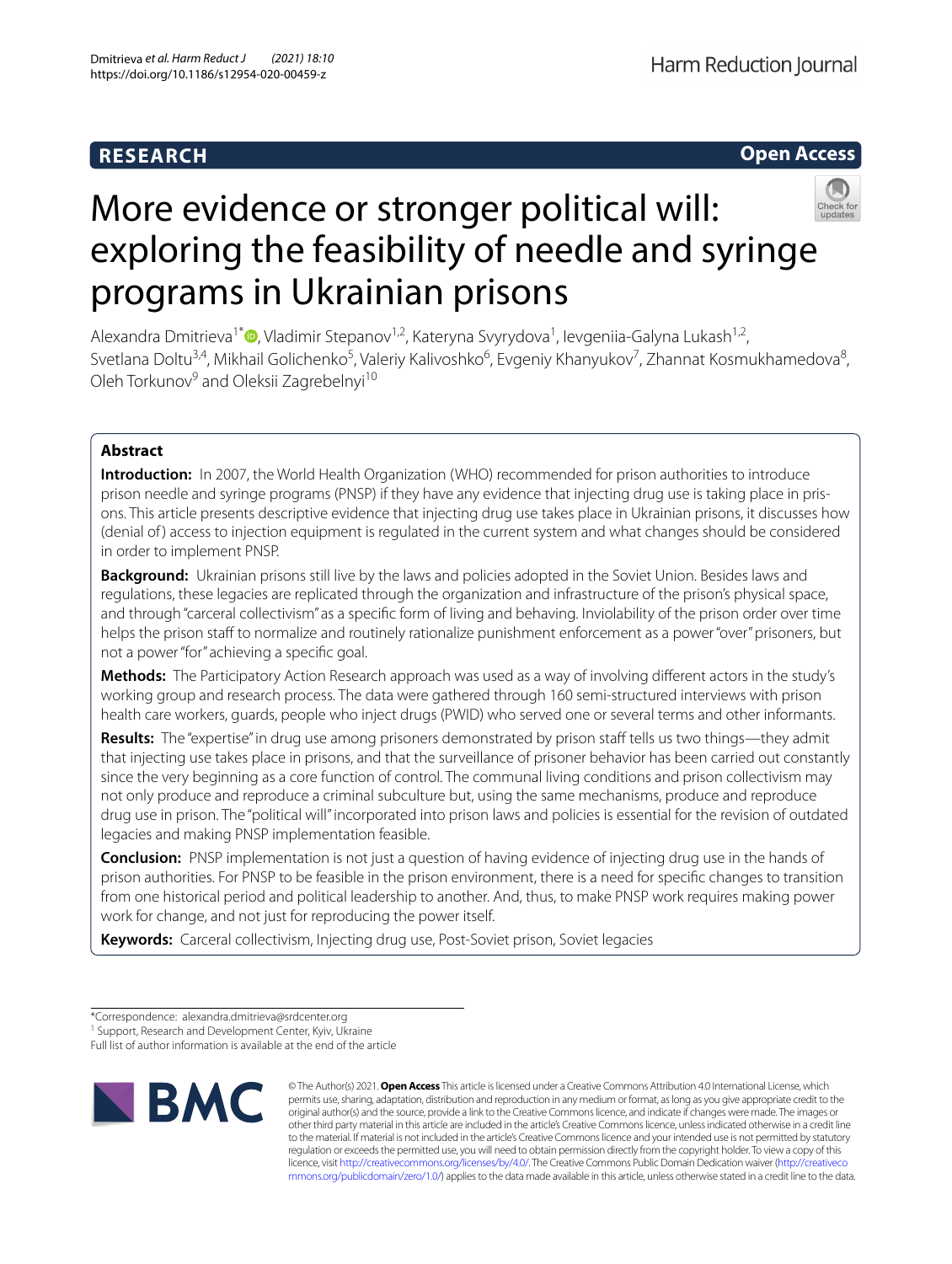#### **Introduction**

The discussion of needle and syringe programs' relevance in the prison environment was initiated by national and international health agencies not later than in 1987 [\[1](#page-11-0)]. This reflects the changes in global agendas regarding the health of PWID who are overrepresented in prisons and prisoners' health issues in general. These agendas sequentially position PNSP as a health care service equivalent to that, which is provided to PWID in the community [[2–](#page-11-1) [4\]](#page-11-2), as an essential harm reduction measure reducing the risks of HIV and Hepatitis C/B  $[5-11]$  $[5-11]$ , and as a human rights and drug policy priority [\[12](#page-11-5)[–15](#page-12-0)].

In 2007, the WHO recommended for prison authorities to introduce PNSP if they have any evidence that injecting drug use is taking place in prisons  $[11]$  $[11]$ . The exact number of PWID held in custody in Ukraine is unknown. Although it is known that around 14% of all prisoners are subjected to imprisonment for drug-related ofenses every year, excluding crimes committed to fnance their drug use [\[16](#page-12-1), [17](#page-12-2)]. For example in 2018, of those convicted for drug crimes, 8,513 people (84%), were convicted of crimes for drug possession for personal use and, of those, 6,482 (76%) were convicted for possession of drugs in miniscule amounts that ranged from 0.005 to 1 g of heroin [\[18](#page-12-3)]. Despite a well-studied link between injecting drug use, imprisonment, and increased risk of HIV spread [\[19](#page-12-4)[–26\]](#page-12-5), implementing PNSP remains a rare harm reduction measure worldwide. According to the latest report on the Global State of Harm Reduction, only 10 countries were implementing PNSP in at least one prison in 2018, among those countries were Armenia, Canada, Germany, Kyrgyzstan, Luxembourg, North Macedonia, Moldova, Spain, Switzerland and Tajikistan [[27\]](#page-12-6). Ukraine does not implement PNSP in prisons even though it has the second-largest HIV/AIDS epidemic in Eastern Europe and Central Asia after Russia, and that the epidemic is concentrated especially among PWID [[28](#page-12-7)].

In February 2020, the UN Committee on Economic, Social and Cultural Rights recommended for Ukraine to "expand harm reduction programs, particularly in prisons" [[29\]](#page-12-8). As a party to the International Covenant on Economic, Social, and Cultural Rights, Ukraine should respect the recommendations of the Committee. According to the Law of Ukraine On International Treaties of Ukraine [[30\]](#page-12-9), international treaties should have priority in case of confict with domestic laws and must be implemented in Ukraine in good faith. According to article 27 of the Vienna Convention on the Law of Treaties [[31\]](#page-12-10), Ukraine may not invoke the provisions of its internal law as justifcation for its failure to perform a treaty, such as the International Covenant. This means that if Ukraine chooses to ignore the recommendations given by the Committee, it should provide very strong reasons for this. The reasons must be significantly justified if such health care interventions as needle and syringe programs are available in the community and funded by the Government because according to the United Nations Standard Minimum Rules for the Treatment of Prisoners, prisoners should enjoy the same standards of health care that are available in the community  $[32]$  $[32]$ . Also, the reasons for the refusal to adopt PNSP must be very strong if the Committee's recommendation is supported by the national epidemiological data and scientifc research.

This article presents descriptive evidence that injecting drug use takes place in Ukrainian prisons based on interviews with prison staf members. Furthermore, the article aims to discuss how the prison order was constructed in the Soviet past and is represented in the current system, including through ways the (denial of) access to injection equipment is regulated. Finally, we suggest what changes should be considered to implement PNSP in the researched feld.

#### **Background**

#### **Soviet legacies**

According to previous studies, Ukrainian prisons still live by the laws and policies adopted in the Soviet Union [[33](#page-12-12), [34\]](#page-12-13). Much of that system has been copied into the Pre-Trial Detention Centers Rules and Prison Facilities Rules (further—the Rules) and into some other basic documents, for example, regulating the provision of health care in prisons.

The Rules are by-laws that have undergone several stages of review after the Soviet Union collapsed in 1991. However, despite a large number of formal amendments and changes in terminology, they essentially preserve the basic paradigms and provisions of the Soviet internal prison regulations developed by the Ministry of Internal Affairs of the USSR  $[33]$  $[33]$ . The Rules contain a large number of unjustifed prohibitions which lead to corruption, lack of legitimacy of prohibitions and thus non-compliance, and selective application of the routine regulations. The general paradigm of the Rules claims to follow the goals of discipline and security—as being primary while humane standards such as providing adequate health care to prisoners always play a secondary role [\[35](#page-12-14), [36\]](#page-12-15). Inviolability of the Rules over time not only sustains the old system, but helps the prison staff to normalize and routinely rationalize punishment enforcement [\[37\]](#page-12-16), its supreme and even "sacred" role in the prison as a power "over" (le pouvoir «sur»), but not a power "for" (le pouvoir «pour») [\[38,](#page-12-17) [39\]](#page-12-18). Oleinik wrote that "the prison guards exercise it less to achieve a specifc goal (be it "rehabilitation," "retribution" or "isolation") than to ensure the maintenance of order and the subject's obedience. The concept of power "over"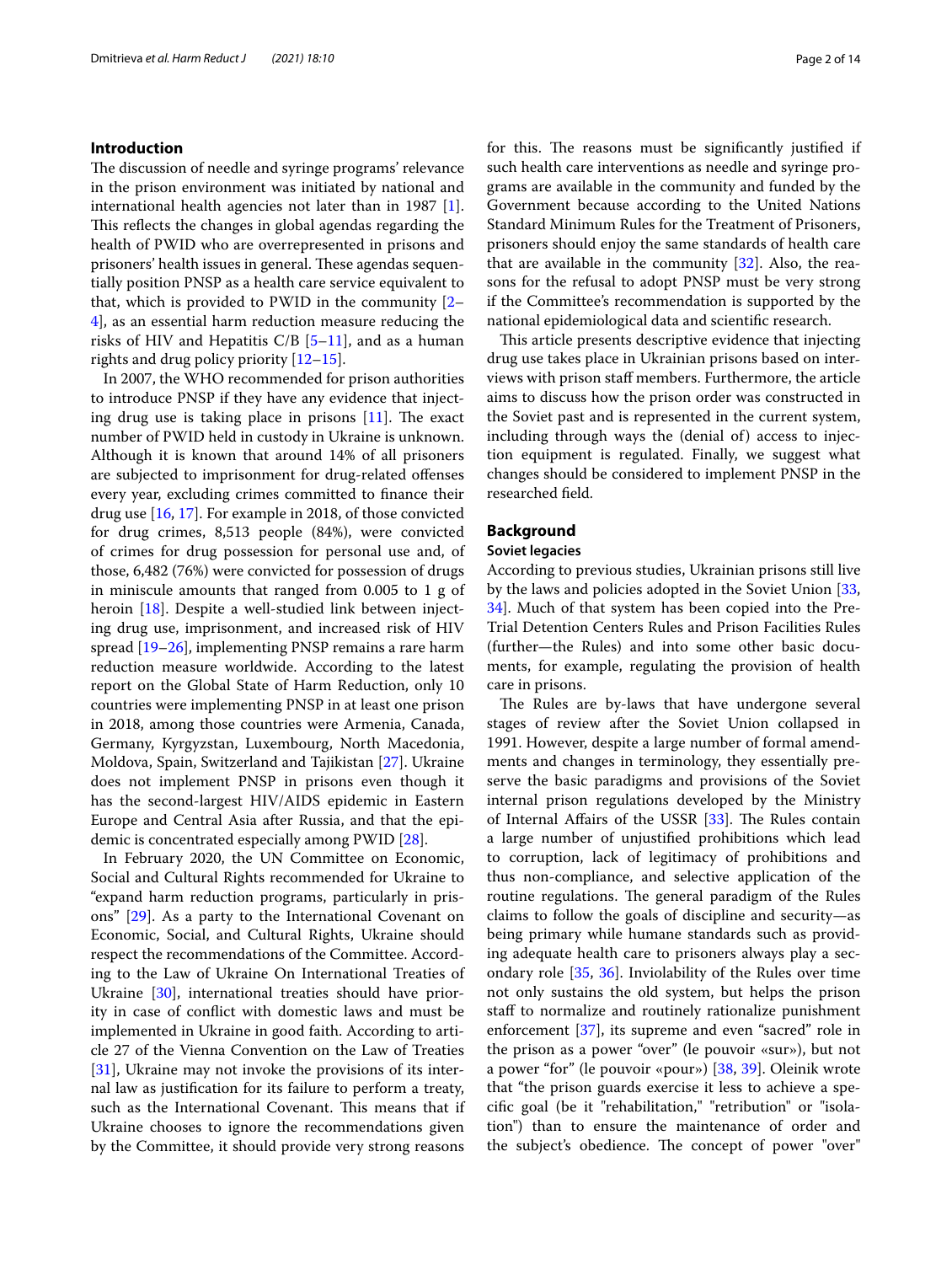emphasizes the obedience of one person to the will of the other" [[39\]](#page-12-18). Consequently, it can be suggested then, that the prison order not only infuences the lives of prisoners but of staff members as well  $[40]$  $[40]$ , since the Rules manifest an absence of distinction between the private and public life of prisoners through legitimizing power of prison staff to constantly survey and control both as their main work duty [[38](#page-12-17)].

The relevant prison legislation treats needles and syringes as medical equipment that can only be prescribed by health care professionals in case of a prisoner's need "to get treatment necessary to maintain the vital functions of the body through injections in the presence of an appropriate medical prescription" [[41,](#page-12-20) [42](#page-12-21)] (like in case of insulin treatment for people with diabetes). In all other cases, needles and syringes are strictly prohibited in pre-trial detention centers and prison facilities. At the same time, only a specially trained health care professional in the feld of "narcology," a drug dependence treatment feld established in the early Soviet Union [[43](#page-12-22)] can register a fact that a person uses/injects drugs and diagnose drug dependence, and thus following this logic, (s)he could prescribe needles and syringes as medical equipment.

Although this logic sounds inapplicable in the case of drug use, the existing legal frames do not consider "drug use" separately from "drug dependence" and its treatment. According to Raikhel, the approach postulated through the feld of narcology was "a behavioral, rather than a pharmacological treatment and has generally depended upon, and helped to reinforce, clinical encounters premised on a tight hierarchical physician– patient relationship" [\[44](#page-12-23)]. In the prison environment, this approach is exacerbated by the "double loyalty" of prison staff and thus a duty  $[35, 45]$  $[35, 45]$  $[35, 45]$  – to treat and punish simultaneously. At the same time, a need to be registered as a "drug user" or "drug dependent" refers to "narcouchet" a practice established in 1988, through the joint Order issued by the USSR Ministry of Internal Afairs and the Ministry of Health, which declared a joint responsibility for the registration and monitoring of drug users. The order required all individuals using psychoactive substances to be forced to undergo treatment, placed on a register and have regular examinations by "a narcologist." That order was a starting point for the doctors at narcological facilities to cooperate and share information with law enforcement agencies on a routine, legitimized basis  $[46]$  $[46]$ .

Unlike the solitary confnement system, the post-Soviet penitentiary system enforces prisoner cohabitation in large barracks, where dozens or even hundreds of people can end up living. In pre-trial detention centers, people are held in cells shared with many others as well. As other researchers denote, the "carceral collectivism" as a Soviet legacy is a cornerstone which has to be dealt with to make prison reform in post-Soviet space efective  $[47–49]$  $[47–49]$  $[47–49]$ . This form of collectivism is inspired by Anton Makarenko's collective pedagogy which postulated that "more active participation of self-management collectives in the rehabilitation of inmates will result in the increased role of mutual dependency and responsibility, making it necessary for members of the collective to evaluate and infuence each other" [[50\]](#page-12-28). At the same time, it is a form of collective identity aimed at extensive mutual surveillance developed under the auspices of the prison administration and that of the informal governance of the criminal elite  $[47, 48]$  $[47, 48]$  $[47, 48]$ . The prison staff in the post-Soviet context can also be represented as a form of a collective whose work, attitudes, and beliefs are organized by way of the Rules. According to Makarenko, the life of any community is aimed at fostering labor discipline, each member of the community makes a commitment and takes responsibility, learns to immediately and without complaint follow work orders that he receives from superiors and must comply with the established "standards" of the work, which are considered as "minimal" [\[51\]](#page-12-30).

Thus, the prison system is one of the vivid examples of how the Soviet legacies established in the far past continue to be reproduced in post-Soviet Ukraine [[52](#page-12-31)]. On the one hand, they are replicated through legal documents and regulations, on the other—through the organization and infrastructure of the prison's physical space, and fnally—Soviet legacies are reproduced through "carceral collectivism" as a specifc form of living, working and behaving in post-Soviet prison settings.

#### **Present day trends**

At the end of 2015, the Ministry of Justice of Ukraine (MOJ) declared 2016 as the Year of prison reform [\[53](#page-12-32)]. Soon after that, the MOJ abolished the State Penitentiary Service (SPS) as a central executive body. Another change was the establishment of the State Institution "Health Center of the State Penitentiary Service of Ukraine" on November 1, 2017 [[54](#page-12-33)]. However, an integration of the penitentiary healthcare system into the public healthcare system of the Ministry of Health of Ukraine did not happen. The interaction between the medical units and the administration of the penitentiary facility remains uncertain and leads to various, sometimes distorted, practices of cooperation and coordination [\[54](#page-12-33)].

A new trend that appeared after 2015 is associated with the way that prison drug use problems have started to be discussed within the SPS authorities. One of the illustrations of this change were the Facebook posts of the head of the SPS security department about the number of prison guards that have been detained as a result of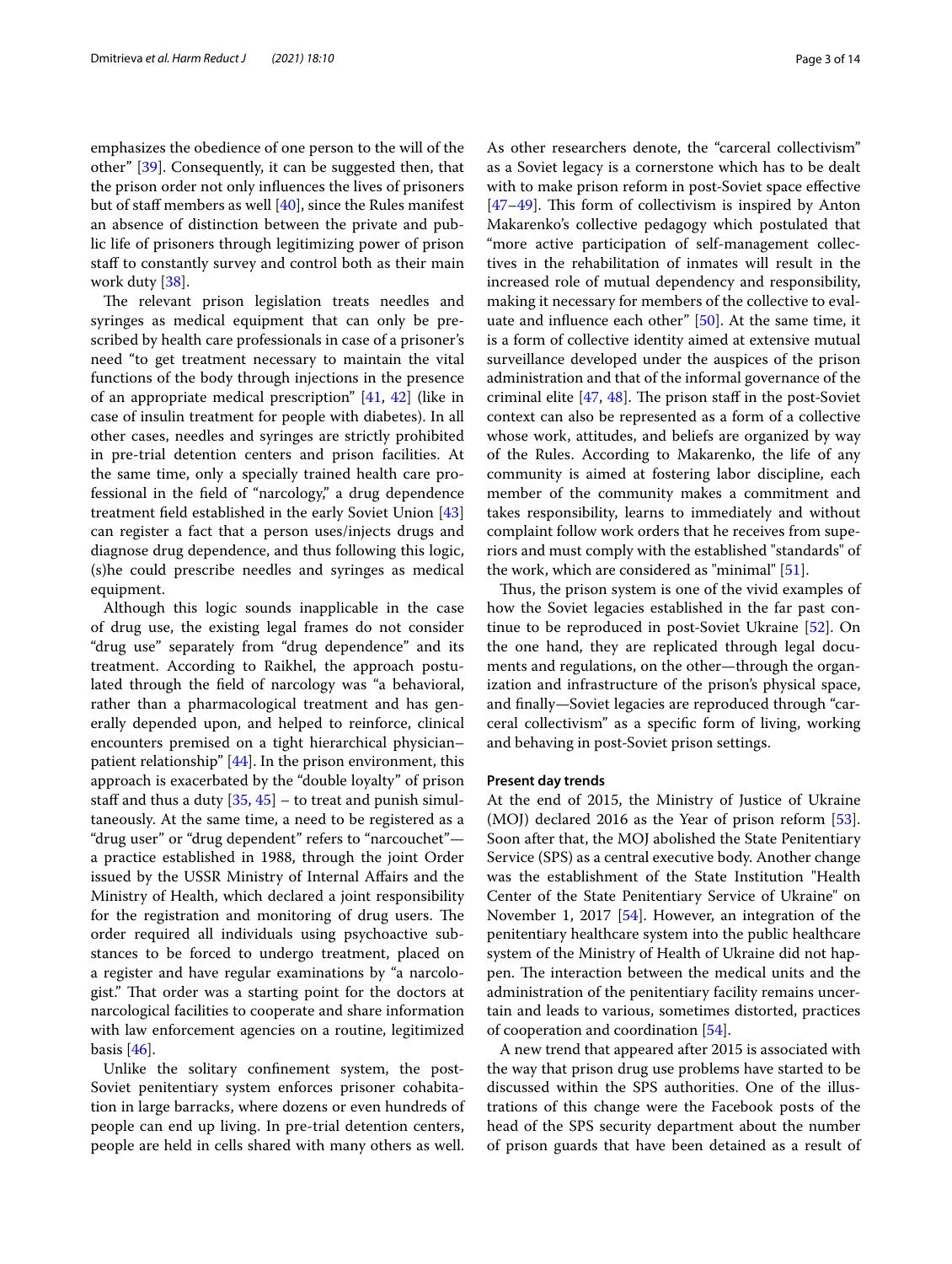their attempts to smuggle drugs to prisoners. According to his posts, 43 guards were detained in 2016, 46 in 2017, and 59 in 2018. As a result of long-lasting advocacy work in the previous period, at the beginning of 2020, the first pilot Opioid Agonist Therapy program (OAT) was approved by the Order No. 4092/5 of MOJ dated December 26, 2018, fnally started being implemented in one Ukrainian prison—a male prison for persons who were sentenced to imprisonment more than once. This article is based on the fndings of the study "Exploring the feasibility of PNSP in pre-trial detention centers and prison facilities in Ukraine," conducted during October 2018—September 2019. To the best of our knowledge, this was the frst qualitative study aimed at exploring the feasibility of PNSP in Ukraine. It could be suggested that feasibility of conducting a study of this kind was also a question of the SPS leadership's interest and support.

In autumn 2019, when the new president of Ukraine was elected and the new cabinet of ministers was appointed, almost all previous SPS's leaders fnished their work in the prison system. Those leaders came to power as a result of the Revolution of Dignity that happened in Ukraine in 2014. The new minister of justice has already recommended himself as a change-maker through implementing an experimental program of fee-based cells in pre-trial detention centers to establish a budget for developing better conditions in the ordinary cells. However, it is not clear for now if the new leaders of the MOJ and SPS have PNSP as a priority for further development. The significant changes coming as a result of new political leadership and their agenda are known as one of the possible reasons for suspending PNSP in other countries [[55](#page-12-34)[–57](#page-12-35)]. A similar situation happened in Ukraine in 2005, after the Orange Revolution, the SPS announcing the start of a pilot PNSP in two prisons [\[58\]](#page-12-36). However, those pilot programs have never been implemented due to political changes in the country that happened shortly afterwards [[52,](#page-12-31) [55,](#page-12-34) [59](#page-12-37)].

#### **Methods**

The general approach to conducting this study was based on the principles of Participatory Action Research (PAR) [[60\]](#page-12-38). The PAR implementation model  $[61, 62]$  $[61, 62]$  $[61, 62]$  in the process of research practice consists of four main dimensions: (a) context, (b) group dynamics, (c) interventions, (d) results. Context is a set of social determinants (for example, culture, environment, politics, which structure the perception and understanding of any process by researchers and research participants). Group dynamics are individual and group aspects of the interaction between researchers and research participants that are formed during the course of the research. Specifcities of context and group dynamics afect the design and implementation of interventions and outcomes (for example, a change in practice or the way hierarchies are built).

McIntyre noted  $[60]$  that PAR is an ongoing cyclical process of interaction through which a "collective" of outsiders and insiders in relation to the topic/community/system under study collaborates in defning priorities, needs, designing interventions, and interpreting results. The processes used in PAR research are guided by principles, not methodological rules, and are fexible, adapted to the context and relationships between "insiders" and "outsiders." In particular, PAR was used as a way of involving diferent actors in the study's working group and research process designed to motivate changes at the level of the prison system. The actors were represented by international and national stakeholders; prison authorities; prison healthcare workers; and representatives of the network of non-governmental organizations advocating for the rights of current and former prisoners as well as supporting them.

Before the feldwork began in February 2019, information webinars developed together by the working group members were held for the prison staf, including health care workers. The webinars were held on the territory of the SPS Administration in Kyiv. The webinars were moderated by the Deputy Head of the SPS Administration to ensure the observance of the rights of convicts and persons taken into custody (OT). A member of the Equality Council and the Council for the Prevention of Torture in Moldova (SD) spoke about the practice of implementing harm reduction programs in Moldovan prisons. Issues regarding the harm reduction approach as part of a prisoner's right to health care were highlighted by a senior analyst of the Canadian HIV/AIDS Legal Network (MG). The audience of the webinars consisted of employees of penitentiary institutions, including medical workers. A total of three webinars were held and were attended by 75 employees of the pre-detention centers and prison facilities.

Support of the working group in organizing the feldwork in pre-detention and prison facilities was crucial. Both, the SPS and the MOJ authorities played a crucial role in making this study possible in the context of extreme bureaucracy and a certain level of resistance at the ground level.

All working group members participated in the series of meetings to discuss the preliminary and fnal results. Their engagement in discussion of the results led to developing the presented article, co-authored by the researchers and all participants of the working group.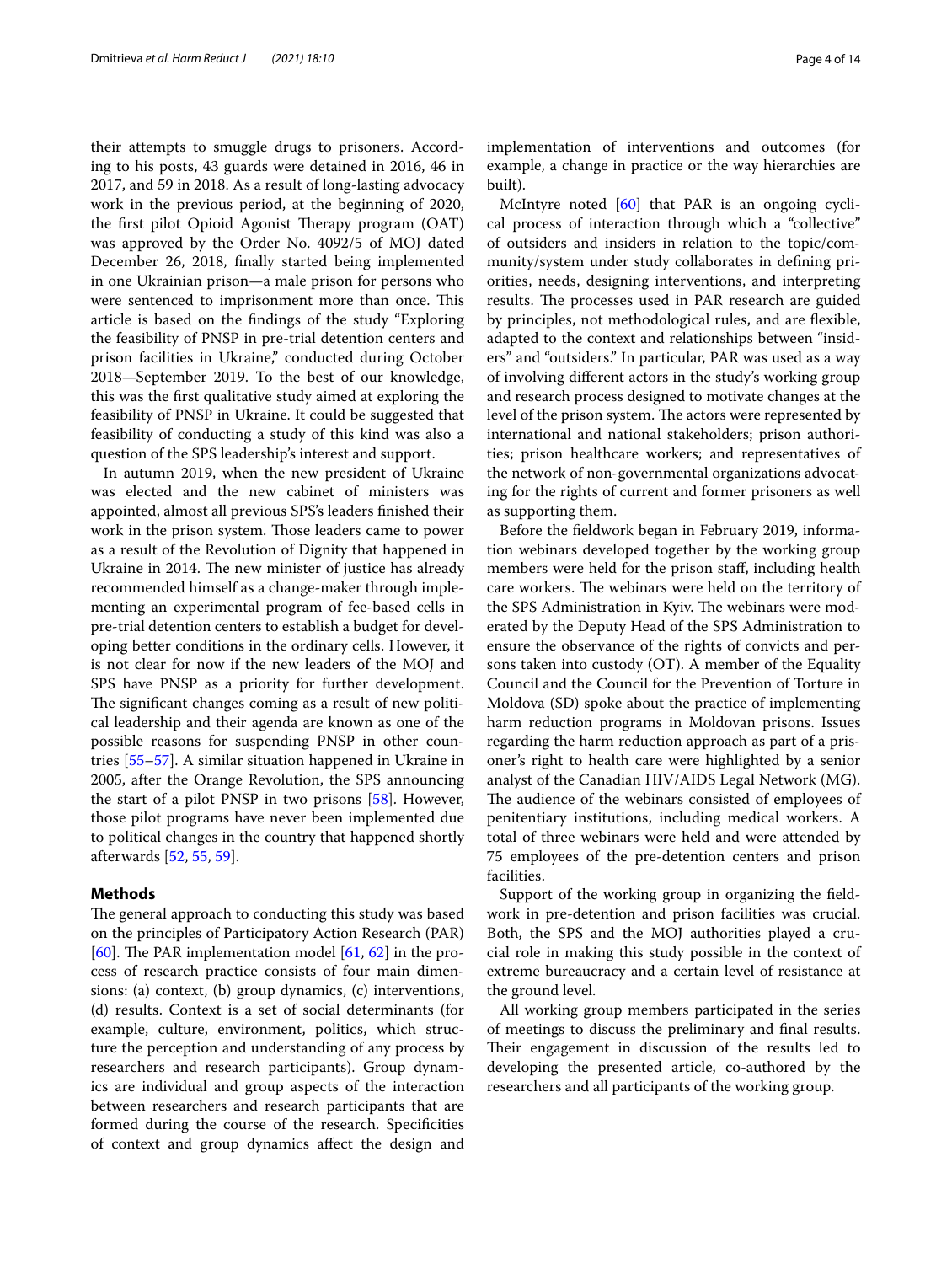#### **Data gathering**

The data were gathered through semi-structured interviews that were conducted according to pre-approved guides prepared for each type of informant. To identify the initial topics for developing interview guides, a literature review  $(n=82)$  of existing experience of PNSP implementation worldwide was conducted. The following topics were covered:

- prevalence of injecting drug use before and during imprisonment,
- organization and functioning of interventions/services in the feld of HIV/AIDS prevention and treatment within the prison system,
- organization and functioning of "hidden" interventions, i.e., informal measures aimed at reducing harm from drug use and maintaining health, both on the part of prisoners themselves and on the part of prison staf,

opportunities for harm reduction interventions' institutionalization within the prison system.

To understand the prevalence of injecting drug use at one or another prison facility, every informant was asked three consecutive questions:

- 1. In your opinion, how many of the inmates had been injecting drugs before being imprisoned?
- 2. How many of them do you think continue to inject drugs while being imprisoned?
- 3. Are there those who had not injected drugs before their sentence, yet started doing it in prison?

Interviews with all types of informants ended with a block of questions to discuss informants' perceptions of existing models of PNSP implementation in specifc countries which were presented by the interviewers, and how they could work/not work in the Ukrainian context. On average, the interviews lasted between 1 and 1.5 h.

During the whole research period, all 4 researchers (AD, VS, KS, IL) kept an online feld diary, which, in addition to refecting on the interviews, refected the study coordination, data gathering process, interaction with all study participants, including prison administration and recruiters, the emotional atmosphere in which the interviews were conducted, and difficulties that were encountered in the field. Thus, a written field diary of more than 100 pages of printed text served as an additional tool for us to gather data and at the same time as a form of selfhelp and group supervision.

#### **Study locations**

The study locations (penal facilities and pre-trial detention centers) were selected based on their geographical variability, institutional type variability, and reported HIV prevalence rate. A total number of 20 pre-trial detention centers  $(SIZOs<sup>1</sup>)$  $(SIZOs<sup>1</sup>)$  $(SIZOs<sup>1</sup>)$  and prison facilities (colonies) were included: male facilities  $(n=11)$ , female facilities  $(n=5)$ , and pre-trial detention centers  $(n=4)$  in 7 largest regions out of the total 27 (including those where the largest cities of Ukraine are located: Kyiv, Dnipro, Odesa, Lviv). This means that in the remaining 20 regions the situation can vary in comparison to the data presented in this article. For example, the prison facilities sample did not include maximum-security regime prison facilities. Additional research is needed to fll this gap. Among the 16 prison facilities in the study (excluding 4 pre-trial detention centers), half were for those serving sentences for the frst time and another half for those who had been imprisoned before. The sample included facilities of medium  $(n=8)$  and minimum-security regimes  $(n=6)$ , and so-called "correctional centers" (CCs)  $(n=2)$  where the regime of liberty restriction instead of liberty deprivation is in operation.

#### **Study participants**

Informants were recruited using purposeful sampling with a maximum variation strategy in terms of informants' professional and social positions within the prison system. The way a high heterogeneity of the sample was saturated is indicated in Table [1](#page-5-0). The overall number of interviews conducted in this study is 160.

Eligible PWID were recruited in Kyiv, Odesa, Dnipro, and Lviv. In each city, an NGO supporting current and former prisoners assisted with their recruitment. Among the interviewed PWID  $(n=40)$  in this study, only 14 were sentenced solely for the possession and trafficking of drugs. The remaining 26 were sentenced both for possession and trafficking of drugs as well as for property crimes committed mostly to fnance their drug use or drug dependence (theft, robbery, burglary). The ratio of men and women in the study was not the same in terms of interviews with former prisoners. Of the 40 former prisoners interviewed, only 6 women took part in the study. This gap was partially filled by data obtained from interviews with women-social workers  $(n=10)$ , who had experienced imprisonment. This limitation indicates difficulties in recruiting women who inject drugs and had an experience of serving a sentence in prison. At the same time, this indicates a high need for additional

<span id="page-4-0"></span> $1$  SIZOs = pre-trial detention centers [abbreviation from Ukrainian/Russian].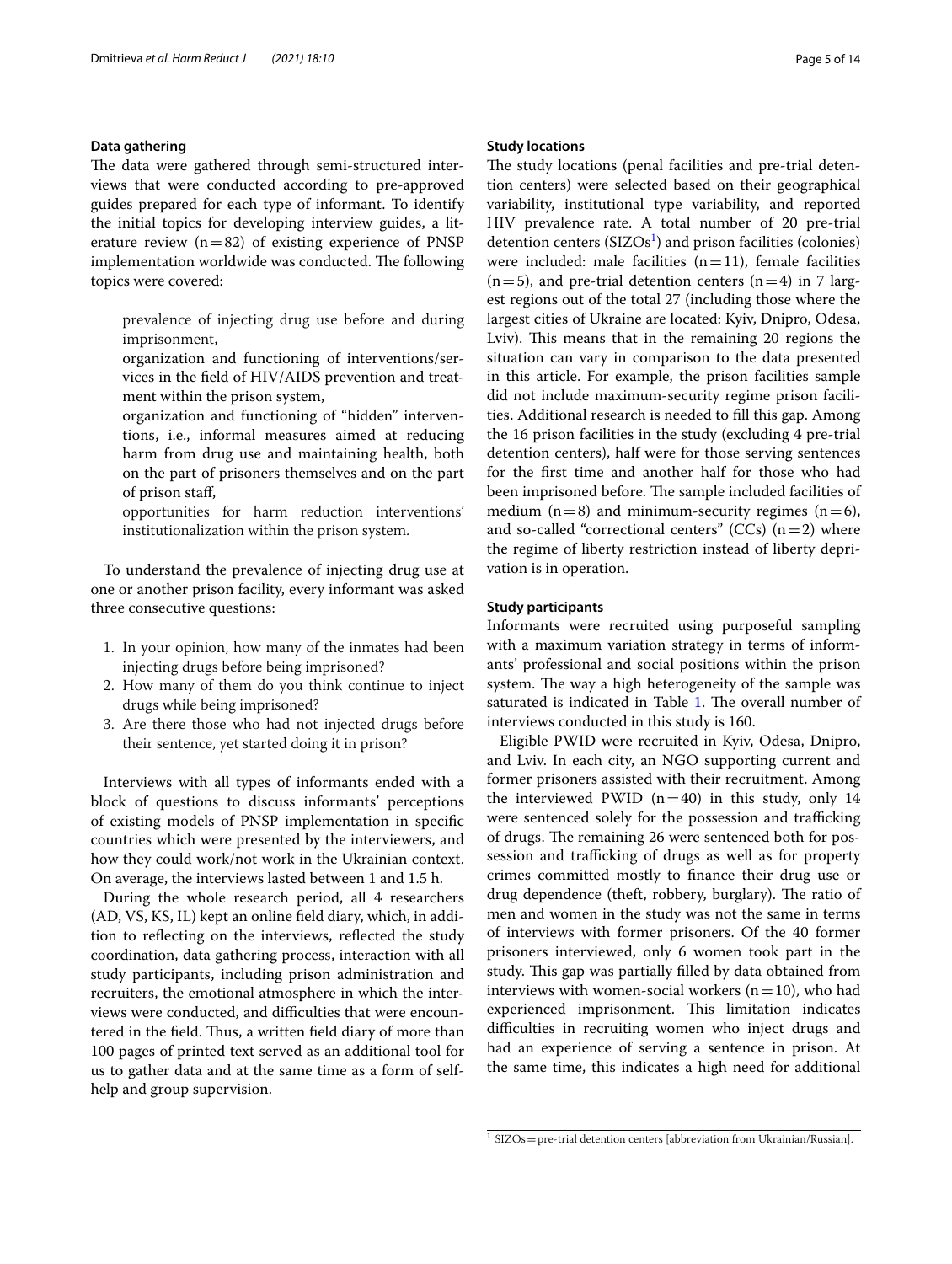#### <span id="page-5-0"></span>**Table 1 Types and numbers of informants**

| <b>Type of Informant</b>                                                                                            | <b>Number</b><br>of informants |
|---------------------------------------------------------------------------------------------------------------------|--------------------------------|
| National and international stakeholders                                                                             |                                |
| SPS national and regional heads                                                                                     |                                |
| Medical workers                                                                                                     | 24                             |
| Prison quards                                                                                                       | 39                             |
| Probation service workers                                                                                           |                                |
| Social workers with experience of work with people who are serving their sentence/or have been released from prison | 40                             |
| PWID who have been released from prison after their first sentence (0-12 months after release)                      | 20                             |
| PWID who have served more one term and have recently been released from prison (0-12 months after release)          | 20                             |
| Total                                                                                                               | 160                            |

research oriented specifcally at women prisoners, given that women prisoners and their (post) prison experience overall are much less studied worldwide and in Ukraine in particular.

All the interviews with prison staff members were conducted at their workplace. In particular cases it was impossible to ensure confdentiality and one-on-one conditions. Among the interviewed prison staff  $(n=63)$ , only three persons in one of the female prison facilities completely refused to discuss either prison drug injecting within the prison or PNSP implementation models. The interviews with healthcare workers from Kyiv and Kyiv region prisons  $(n=6)$  were conducted in a rather difficult environment—in one room, in which three interviewers, located at the maximum possible distance from each other, were interviewing two health workers each at the same time. This method of interviewing can affect the quality of the data gathered, as informants may infuence each other during the interview process, thereby distorting the individual opinion of a particular person. Thus, this can also be considered as a limitation of the study.

#### **Data analysis**

The interviews were audio-recorded and then transcribed verbatim to be coded with the help of MAXQDA software. Two researchers (AD, VS) were involved in the coding process. The thematic analysis of the data was conducted to create a coding system that would meet the research objectives. After double coding, the researchers discussed the diferences using a constant comparison method [[63](#page-12-41)]. After that, the rest of the transcripts were coded; quotes with similar codes were sorted and categories were created, which were then combined into broader topics. The feld diary data were also coded and helped to contextualize what informants had said in the interviews with what had happened during the interviews and feld period in general.

#### **Results**

#### **In their own voices: how prison staf perceive prevalence of PWID and injecting drug use in prisons**

This section aims to illustrate the willingness of prison staff to speak about injecting drug use in prison and the way they negotiate it. The presented data cannot be used as quantitative evidence of the exact number or percent of PWID in prison, however, it may refect the prison staff admission of injecting drug use(rs) as being part of the prison system's day-to-day life and functioning. It was easier for the informants to make estimations in percentages, thus we chose to maintain their way of expression.

The prison staff members' perception of how many inmates had been injecting drugs before getting imprisoned varied based on the diferences between the types of prison facilities (male/female prisons, frst time sentenced/several times sentenced). According to the prison staff perception, PWID's prevalence was estimated at rates that varied from 40% in CC up to 50% in male prisons for men sentenced to imprisonment several times and 100% in female prison for those sentenced to imprisonment several times. The informants' perception of how many inmates continue to inject drugs while imprisoned ranged between 90% of PWID who continue injecting in male facilities of medium security for those sentenced to imprisonment several times, to 40% continuing injecting drugs in CCs, and minimum or complete absence of any drug use in female prison facilities, where, according to the staf, "*administration fully controls the behavior of prisoners*" (guard, female prison, sentenced to imprisonment more than once).

*Respondent 2: You need to understand that in Vasyl Ivanovych's colony, they get "newcomers," frst-time convicts. And it is 60 [who continue injecting] vs. 40 [who stop injecting] there. While at Borys Petrovych's it's 90 vs. 10. Respondent 1: Right. Interviewer: 90 vs. 10?!*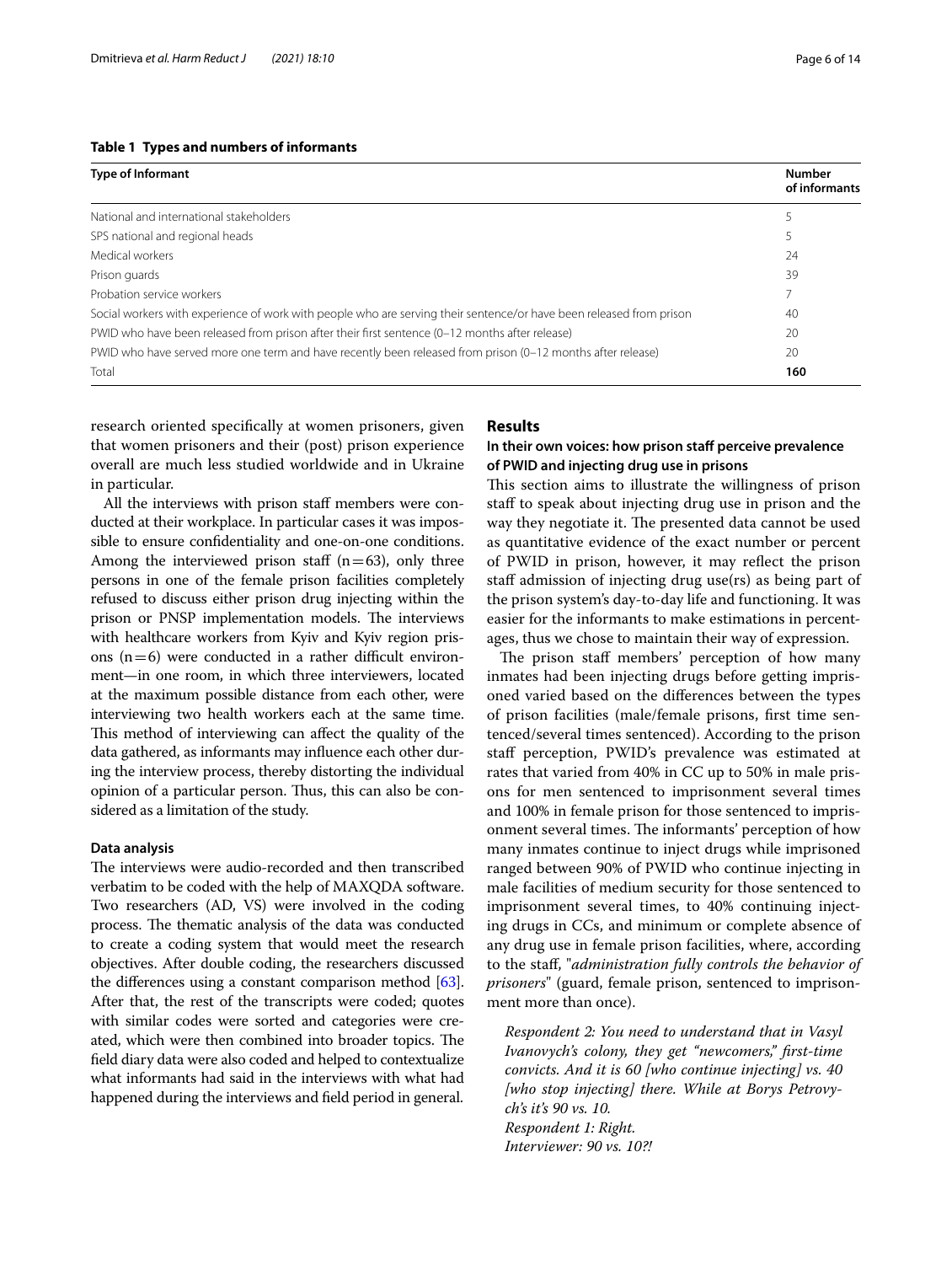*R2: Yes. R1: Yes. 90% keep injecting. I: The repeat offenders? R1: Yes. I: And we have heard about SIZOs, that there are many users there. R2: Yes, many. But the thing is, we do not keep statistics of it, we do not have a narcologist. (healthcare workers, male prison, frst-time sentenced (R1), pre-trial detention center (R2)) I: How many of these people do you think had been using drugs before getting to your institution? R: About 40%. I: And how many somehow manage to continue using? R: The same percentage, yes. (guard, CC) I: And among female convicts, did many of them inject drugs before? R: Drugs? Well, probably, all of them did. (healthcare worker, female prison, sentenced to imprisonment more than once)*

In some cases, the prison staff members' assessment of PWID prevalence in prisons can be exaggerated and aimed at demonstrating their negative attitudes in regard to certain types of prisoners. This can be especially relevant in the case of female prison staf members who indicated that "probably all" of repeat incarceration women prisoners were injecting drugs before imprisonment. At the same time, according to the interviews with women who were imprisoned, it is likely that being in prison they may indeed have less access to drug use because, in general, they are less likely to retain outside prison connections that are necessary for this. However, according to the informants, women may have access to drug use in other parts of their incarceration experience where the opportunities to socialize with other prisoners who have better outside connections, and thus get drugs, are better—in the pre-trial detention center, on their way to prison, or in the prison hospital. While the prison staf's duty to oversee and control prisoner behavior constantly lets them track how prisoners act even being outside the facility of their main detention.

*There is information within our own channels when the convict, for example, is hospitalized, Me myself, or, well, not me… In short, we learn information about what she is doing there. For example, she smokes pot there. Or eats amphetamines, or swallows something. Well, in general, they have diferent delicacies there. (guard, female prison, sentenced to imprisonment more than once).*

In the CCs, two streams of convicts may cross, some get there for minor ofenses, others—as a result of sentence mitigation. According to informants, as a result, "newcomers" are educated by more experienced convicts – people who have committed serious crimes or not serious ones, but on several occasions. This may, in particular, lead to the "newcomers" initiating drug use for the first time while serving their sentence in CC. The informants' perception of the number of those who start to inject drugs in prison refected that no more than 10% of people who never injected drugs before start doing it while imprisoned.

*R: They [one stream] were transferred here by a court decision – for good behavior, for conscientious work. And, of course, those sitting in the pre-trial detention center [another stream], they came to us*  for their further stay. That is, here we have a mot*ley audience: starting from the "deadbeat dads" who have not been previously convicted and ending with repeat ofenders who have spent their entire adult life in prisons. Such a "hodgepodge". I think from the point of view of the law this is already wrong. Well, how is it possible—a person who has not been previously convicted, has not previously served a sentence in prison, encounters people who have spent their entire lives here.*

*I: By the way, these people who have spent their whole lives in prisons, are many of them using drugs and, if so, can they get to CC? R: Yes. (guard, CC)*

The above quote illustrates how prison staff problematize the "newcomers" interaction with repeat ofenders. It also illustrates that drug use and criminal acts are perceived as similar forms of behavior, or even as the same behavior, also defned as criminal. At the same time, the above quote illustrates a collective, communal way of living in prisons. Although there may be diferent "collectives" in prisons, all of them have to learn how to share the space despite possible diferences in their backgrounds and (criminal) experiences. In this sense, drug use can be described as one of the few available forms of shared experience between strangers who have to live together. At the same time, the expertise in drug use among prisoners demonstrated by prison staff tells us that surveillance and control of prisoner behavior is carried out constantly.

# **Regulating (denial of) access to sterile injecting equipment**

Although the activities of a huge number of prison staf are aimed at preventing drugs from getting in and spreading within prisons, it is impossible to track and stop all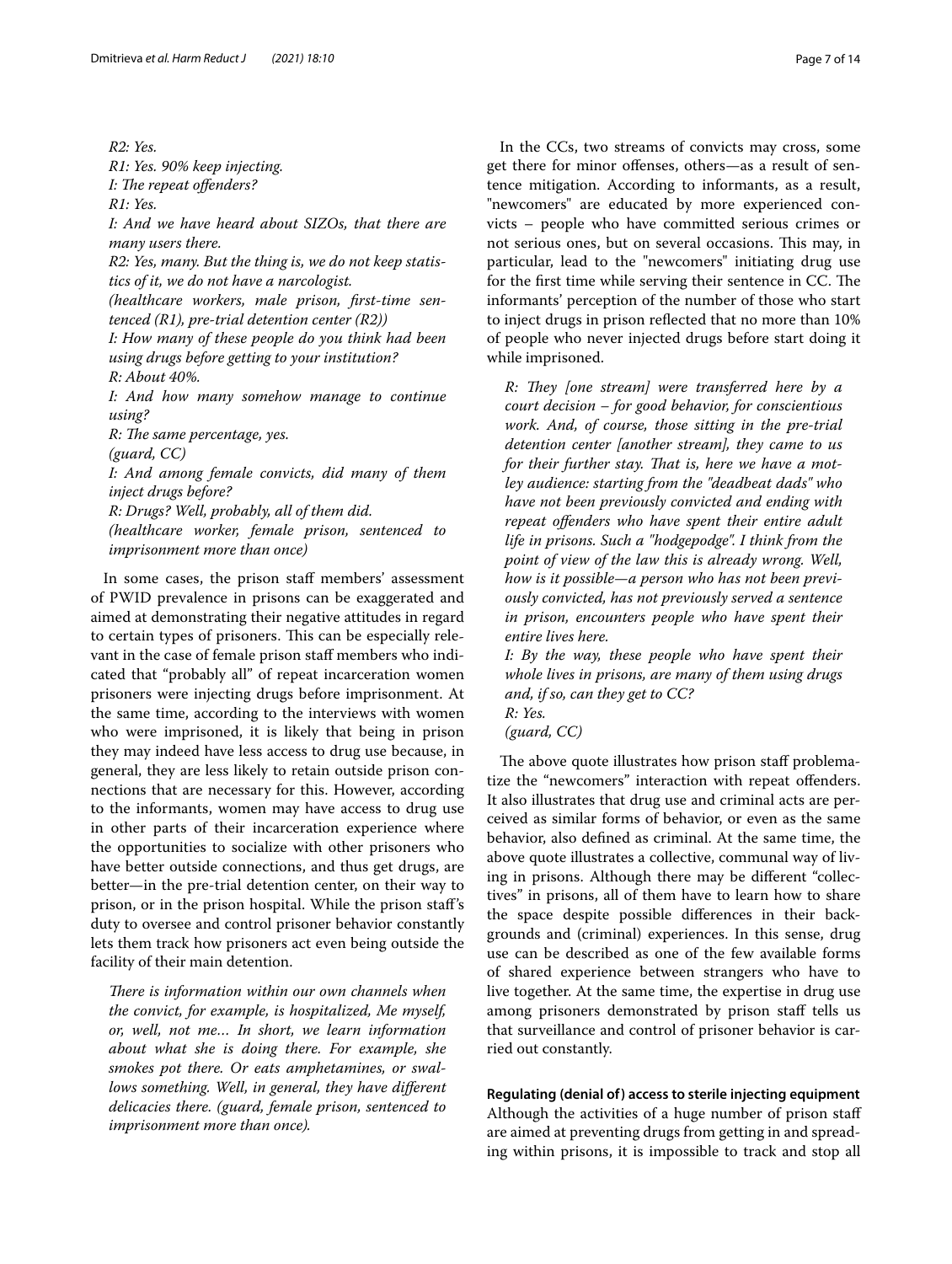such attempts. One of the most widespread ways of drug delivery in prison facilities is "tossing" it over the prison wall. However, a prison guard pointed out that according to internal statistics, there is "*1 syringe for 15 drug tosses*" (guard, male prison, sentenced to imprisonment more than once)*.* To seize the prohibited items which were not seized at the "entrance" to prison facilities, raids are systematically carried out by prison guards in the cells and barracks where prisoners live. Thus, if some prisoners have their own syringe for reusable use, then seizing it during a raid leads to the need to use another one that has normally also been used more than once.

*We must seize it. If the item is prohibited, it creates its shortage, right? Consequently, prisoners hide syringes. Talking about my personal experience, I have smashed those syringes with my boots during raids more than once because these are prohibited things. (guard, male prison, sentenced to imprisonment more than once)*

While the paradox of this situation lies in the fact that in every prison facility where a medical unit is located, needles and syringes are available, "*you just limit their number and make access to them as weakened as possible" (international stakeholder).* As a result, prison health care workers, prisoners who work (help) in medical units, $\lambda$ and ordinary prisoners have to be involved in the informal circulation of the prison's needles and syringes.

*I: How much did the syringe cost, roughly? R: Oh, then the syringe cost me 40 hryvnias,[3](#page-7-1) one syringe for 5 cubes. I: Did you top up someone's account?*

*R: Yes, yes.*

*I: Someone in the medical unit?*

*R: Yes, and a new syringe was already coming to me through the medical unit. Well, they said that it was through the medical unit. But again, it's not realistic to check. It's like everything there… Everything happens online. It's not that you come to the medical unit and give cash to someone... The nurse will not take the cash anyway. Of course, if you are in a very good relationship, then she can take it. But basically, everything is done online. Not to be seen,*  to stay anonymous. They didn't see you, you didn't *see them. And at night the prison opens. Because prison always lives at night. And at night you can get* 

#### *a syringe, drugs, and everything. (ex-prisoner, male prison, frst-time sentenced, 38)*

It's not surprising that all this creates harsh conditions for the immediate process of injecting drug use in prisons. The majority of informants referred to their experience of injection equipment reuse until "*marks on the syringe are no longer visible*" (ex-prisoner, pre-trial detention center, 39). At the same time, there is a small group of prisoners who can keep needles and syringes while being in prison, but not in pre-detention centers.<sup>[4](#page-7-2)</sup> There are exceptions in which a prisoner can legally receive syringes and needles in a medical transfer either in their hands or to use it under health care worker supervision at the medical unit. To do this, a prison doctor should write an appropriate prescription. Such prescriptions can be made in case of treatment that can only be injected. At the same time, this rule does not work in pre-detention centers where a prisoner can get the prescribed treatment through injection only under health care worker supervision at the medical unit (for example in case of diabetes). In general, it is difficult to get access to medical units based at pre-detention centers because to get there the prisoner should be escorted by the guard(s) who are busy with surveillance in the operational environment. Surveillance in pre-detention centers is a hard task—in one such center, there were 2500 prisoners at the time when the study was conducted. The next quote was extracted from an interview with an ex-prisoner who served all his time at the pre-detention center while working (helping) at the medical unit.

*My granny brought me syringes, but they didn't give them to me to keep, they themselves injected me with ceftriaxone [at the medical unit] …. and I had to buy a chocolate or something, a 30 ruble chocolate bar for 1 syringe. And with this one syringe, I was afraid of getting infected with something. I tried to keep it with me at all times. And there were raids, they found the syringe, and it was removed. Because syringes are banned. (ex-prisoner, pre-trial detention center, 32).*

A lack of access to syringes, in general, can lead to situations when available syringes will be used by everyone who needs them, not just by the prisoner who was prescribed one to make injections.

*R: Yes, he officially had an insulin syringe. The* 

<span id="page-7-0"></span><sup>&</sup>lt;sup>2</sup> Such prisoners are also known as "activists" or "trustees," they are occupied with soft jobs (in medical units or the prison kitchen) helping out the prison staff members.

<span id="page-7-1"></span> $3$  40 hryvnias = 1.5 USD, this price is approximately 10 times higher than in the public sector.

<span id="page-7-2"></span><sup>4</sup> In 2019, this rule was changed—now, according to the list of prohibited items presented in the Rules, prisoners have the right to keep "5 sealed needles and syringes necessary to maintain the vital functions of the body in the presence of an appropriate medical prescription" in pre-detention centers.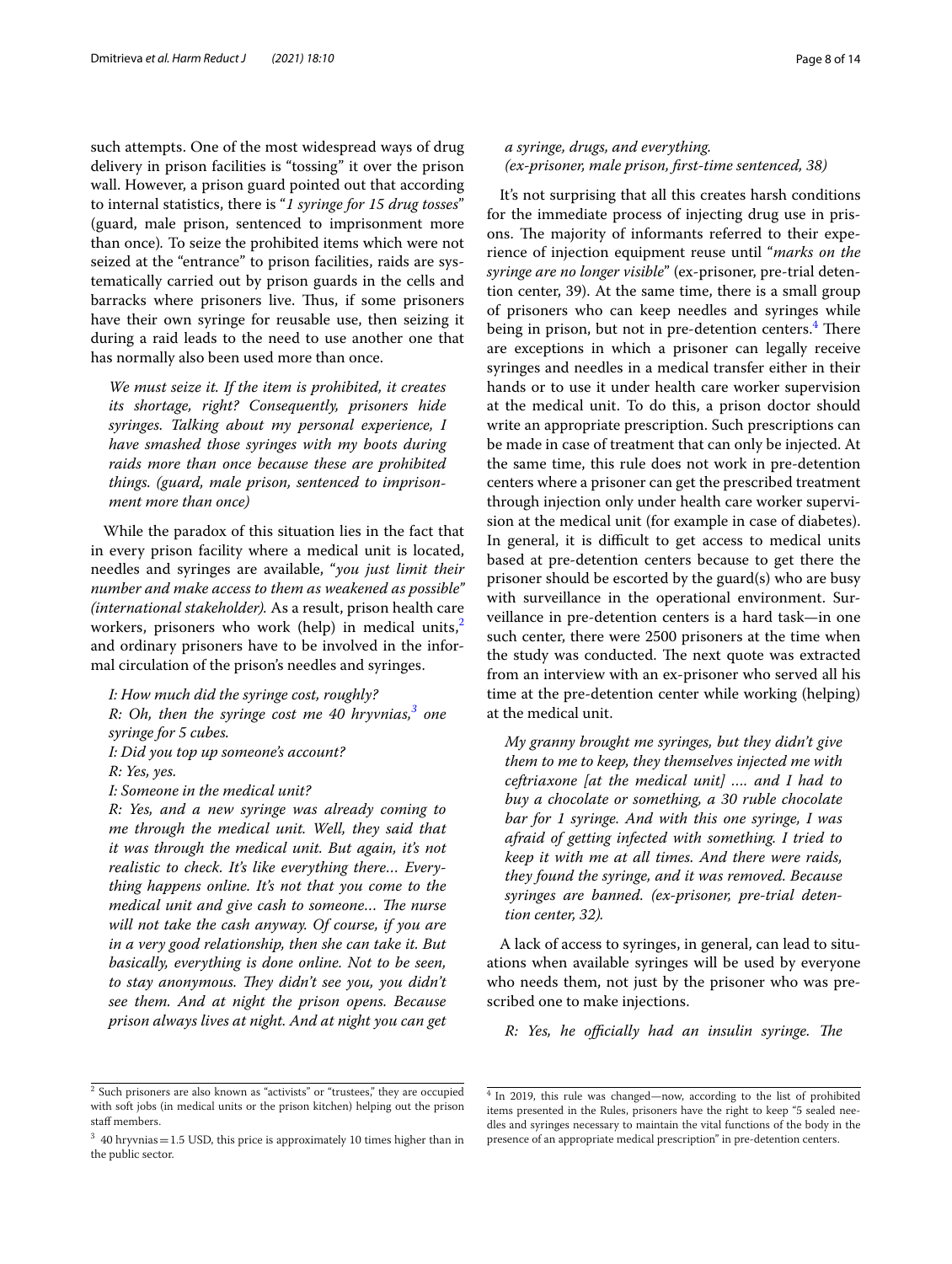#### *administration knew that.*

*I: But he used that syringe for six months, you said? R: Well, not only him. There are periods when you can't get a syringe, buy it at the hospital, or buy it at night, for example. But you have drugs and you want to use it, and you know that there is a person who has a syringe.*

*(ex-prisoner, male prison, sentenced to imprisonment more than once, 41)*

With the help of the Rules underpinned by a perception of drug use itself as a form of criminal behavior, the prison staf members diferentiate between two groups of prisoners in need of needles and syringes. The first group is represented by comparatively rare cases of those prisoners who need them and according to the Rules can use needles and syringes for treatment purposes. The second one is represented by the group of "drug addicts" who need needles and syringes "for their own purposes" which are strictly prohibited by the Rules. Since both groups of prisoners live in communal prison conditions and lack access to needles and syringes, both of them may be forced to use one another's injecting equipment.

#### **Feasibility of PNSP**

Commitment of prison staf to performing their duties in compliance with the Rules was explained as one of the reasons against PNSP feasibility and at the same time an opportunity to implement it in the event that necessary amendments were to be made. Preparing for feldwork in the frame of this study, we were informed of "an experiment" aimed at condom provision in prisons. It was called an "experiment" because the provision of condoms was not listed anywhere in prison regulation documents while it has been implemented through a separate Order. Determining this experience as a possible example of how PNSP can be implemented, we have been asking the prison staf about condom availability in prisons. Every informant confrmed that condoms are available in prisons, but whether inmates have access to and use them was difficult to answer. For example, the question of whether the condoms are available in the room for longterm visits stunned informants until it fnally emerged that condoms are kept by health care workers or other prison staf, so a prisoner should ask in advance of a visit to be given a condom.

*I: Tell me, please, is it possible for a prisoner to take condoms? For example, if her husband comes, they can have sex …*

*R: The medical unit provides it. There's a lot of that. I: In the room [for long-term visits]? R: No, the inspector keeps it. Condoms lying around the rooms? It's ugly.*

*I: Maybe they're in a box. R: No. The inspector keeps it, if necessary – please ask. We have enough of that. (guard, female prison, sentenced to imprisonment more than once).*

Thus, the availability of condoms was formally ensured through the Order, while neither the algorithm on how to provide them to prisoners was prescribed, nor the need for the confdential provision of this service was considered. In the "ordinary environment," prescribing algorithms for such service delivery may increase the risk of over-bureaucratization and control, and thus even greater distancing of the "client" from the "service." However, the prison staff commitment to performing their duties in compliance with the order and perhaps their resistance to implementing personally unacceptable interventions suggests that for any intervention to be feasible for implementation step-by-step guidelines should be outlined. Thus, it is probably not a question of "why" a certain intervention is needed but how exactly it should be performed in compliance with the Order. The next quote was retrieved from an interview with a social worker who used to work at SPS previously.

*I left the penitentiary service and went to work at a school. When you work in a power structure you work according to the principle that you have orders. Tat is difcult to readjust when you work like that, to work without instruction. Let's say, two years have been a process of adaptation. It was difcult to rebuild psychologically. Because when you are a boss it is one thing, and then when you are an ordinary person it is another. (social worker, male prison, sentenced to imprisonment more than once).*

At the same time, the pervasive power of constant surveillance and internal control as a main prison staff member's duty seems a key problem for any external intervention and systemic changes. The same way the Rules prescribe prison guards to violate prisoners' personal space, the practice of its everyday application violates the borders of their own life not leaving room for their other possible roles. In the interviews with prison guards, for example, their duty to control as a professional duty often bordered with their special personal commitment "to live like a guard." Although some discussed this role as natural, others compared it with the sentence they have to serve.

*A guard is such a person's essence. You have to be a guard [to understand]. To a certain extent, I have a distrust of doctors, of those, of those. You see, I distrust 90% of those with whom I work. Tis is my job, I am a guard. I suspect anyone. (guard, pre-trial*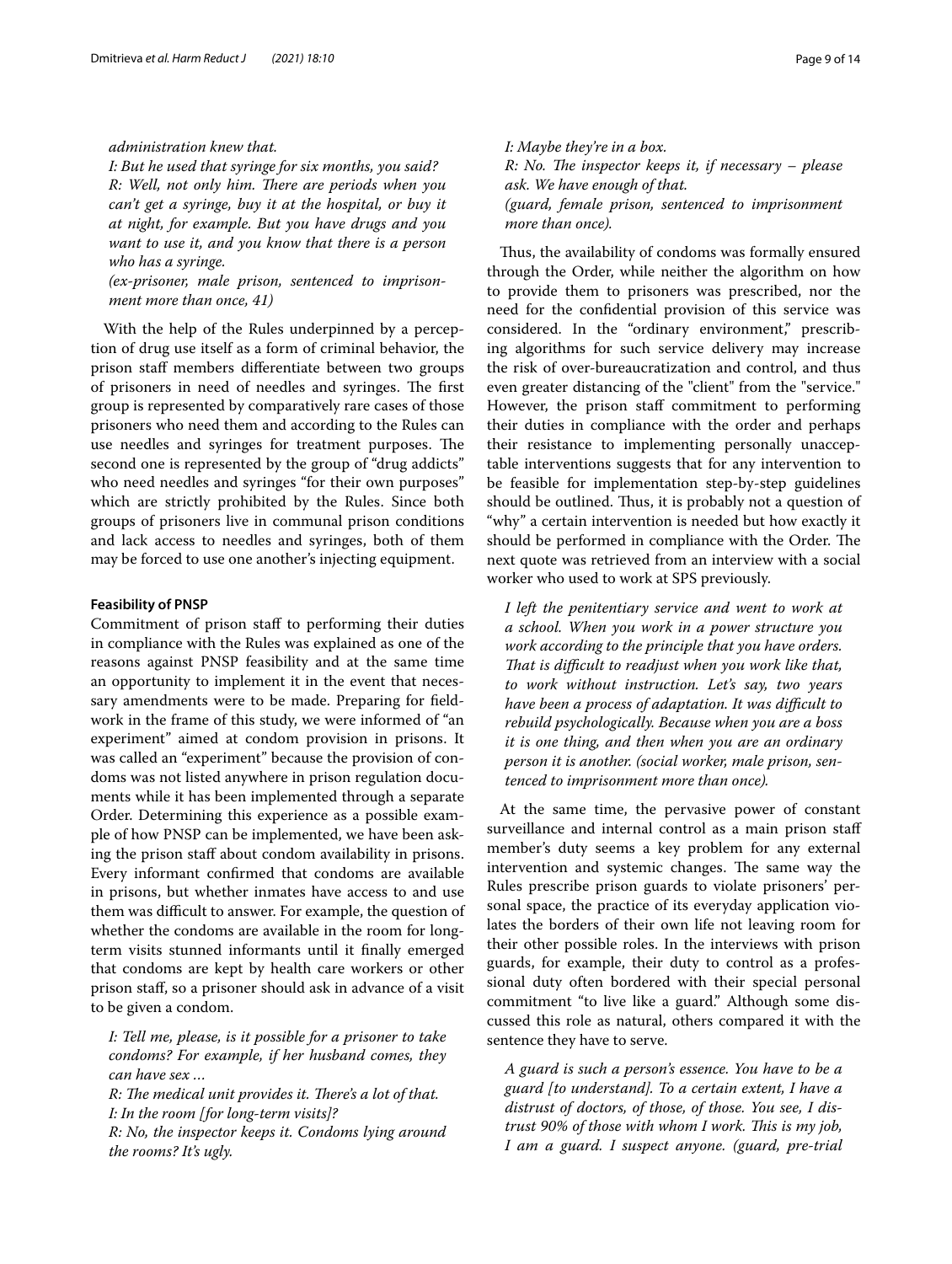*detention center)*

*R: No, it does not have a future.*

*I: You mean the penitentiary service?*

*R: Yes, I mean the penitentiary service. Why? Because before, when there was an institution, there were still old laws, there was a law that allowed us the right to work for 13 years. Tat Law recognized that the person is already irreversibly deformed after 13 years. The influence that SPS had on him no longer passes. But now for some reason, they said 25 years. Well, 25 years is a life sentence.*

*And: Well, you have the right to leave this place. R: No, you are wrong. Some services, structures, and so on—yes, but we do not. For example, I have had 1.5 days of in the last 10 days.*

*(guard, male prison, sentenced to imprisonment more than once)*

The feasibility of PNSP was rarely discussed by prison staff members in terms of the intervention aims of reducing harm to prisoner health. Mainly, it was discussed as a question of the frightening possibility of the loss of control over prisoners and the legitimacy of a diferent order than the present one.

*They will take them, and will exchange, and they will demand to exchange them. And demand and demand it. But if this happens, well, I don't know why then our structure will be needed. God knows what will happen here. Much worse than it is.< >It seems to me that it is better to give a person a gun. For ffteen years we will shoot each other, and then we will understand [how to use it], we will respect each other. (guard, male prison, sentenced to imprisonment more than once).*

*I think this system is so closed. Everything runs in a loop here. One boss replaces another boss, and often when I personally come to some penitentiary institution, I fnd things that even they do not pay attention to. For example, there is a wall stand hanging there and the 1960 Criminal Code is presented there. Tat is, those people from the system, they can just pay attention to the fact that people who have been in the system for years, they just forget about it and it does not matter to them. For them, the essence of punishment is to condemn a person, to punish him, to keep him in harsh conditions, and not to give him any rights. And that's why they don't think about it, they don't understand it at all. (SPS regional head).*

The informants stressed the role of so-called "political will" being essential for further SPS development and would only make PNSP implementation conceivable. Among other "pills" for change is "moving away from

the Soviet past" which was consistently mentioned in the interviews. This need for systemic changes was voiced by informants occupying diferent positions within SPS. Such voices at the level of ordinary prison guards along with regional heads have been encouraging.

*It is trendy to call it "political will." For me, it is a question of responsibility for making managerial decisions, that's all. A person occupies a certain position, if he is responsible for HIV prevention, he must develop these policies, he must take the most efective international practice, and act accordingly. What is "access to syringes?" It is an intervention that interrupts the chain of HIV infection. That is all—access to sterile instruments is needed. (national stakeholder).*

*I would like to stay an employee in this service, there are prospects, and I want it to become better. And so I want us to move away from the Soviet space, rules, and regulations as a custom, but not as in Europe. (guard, male medium).*

To summarize, the PNSP can be considered as a simple and efective measure to reduce injecting drug use harm, while in the discursive universe of prison staff a special and complex meaning can end up being assigned to this intervention. In fact, not to the intervention itself, but to the changes that can happen as a result of its implementation—even leading to the collapse of the prison order. At the same time, other informants believe that systemic changes and political will are needed frst in order to implement PNSP.

#### **Discussion**

The prison staff members' estimations on how many inmates had been injecting drugs before getting imprisoned and continue to do it while imprisoned is consistent with quantitative studies conducted in Ukraine and in other countries in the region [[17,](#page-12-2) [55,](#page-12-34) [64,](#page-12-42) [65\]](#page-12-43). According to the studies conducted in Ukraine in 2015–2019, between 30 and 47% of the prison population have experienced injecting drug use before imprisonment [\[17,](#page-12-2) [55](#page-12-34), [64\]](#page-12-42). According to the Integrated Bio-Behavioral Survey conducted among prisoners in Ukraine in 2019, 41% of those prisoners who replied to the question on other inmates' drug use, pointed out that other prisoners inject opiates while imprisoned [\[64](#page-12-42)]. According to various studies undertaken in Europe, between 16 and 60% of people who injected before their incarceration continue to inject in prison [\[17](#page-12-2)]. A study conducted in post-Soviet Kazakhstan indicated that 85% of prisoners with a history of injecting drugs continue to inject drugs while in prison [[65\]](#page-12-43). It is noteworthy that normally such estimates are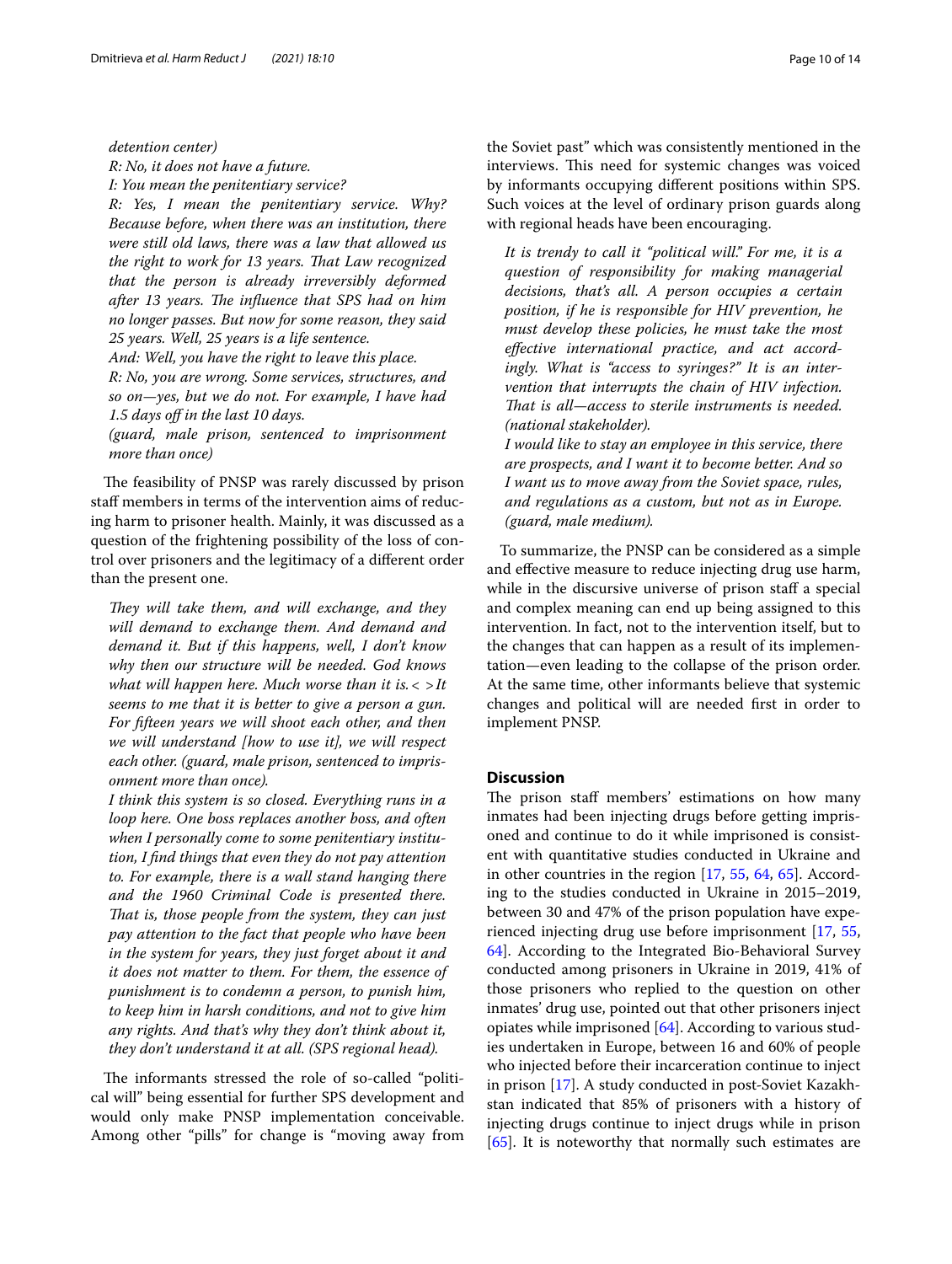made through surveys conducted among current prisoners or among those who were recently released, while the presented study offers an opportunity to learn what estimations can be made by the prison staf members and how these estimations are negotiated as a form of control over the prisoners' behavior and situation. We argue that the presented fndings are useful for making PNSP feasible in Ukrainian prisons in terms of being "evidence" that injecting drug use takes place in prisons. This evidence, according to the WHO, justifes prison authorities starting PNPS.

At the same time, based on the opinions of informants, we argue that in the researched feld there might not be enough evidence to start PNSP. Thus, the presented findings can also be considered as a broader refection of the political and cultural environment in Ukraine. On the one hand, the interviewed prison staf admit to the existence of injecting drug use in prison. This can be considered as a sign of prison staf openness, which appeared as a result of prison reform started in 2016, the post-Revolution efect of liberalization, and an overall change of the social-political direction towards "western values" [[66–](#page-12-44) [68\]](#page-12-45). On the other hand, this "openness" can only partly be a result of the described processes, while another reason is that the discussed problems are not of an extraordinary nature and more of a routine for the prison staf. This may sound like a big assumption, but if Ukraine is stuck in the continuing cycles of revolution, disillusionment and stagnation since 1991  $[52]$  $[52]$ , the punitive drug policies remain punitive as a tradition, which developed from earlier Soviet times [\[43](#page-12-22), [69](#page-12-46)], and forces PWID to regularly go through the cycles of imprisonment-releaseimprisonment  $[70]$  $[70]$ . The systematic nature of these cycles makes PWID prevalence in prisons commonplace, and this makes PNSP implementation genuinely relevant.

The prevalence of injecting drug use in prison as a collective and socializing practice is embedded remarkably in the logic of post-Soviet prison infrastructure, in organizations and functioning where Soviet legacies are still dominant. The presented findings can be considered as an illustration of how Soviet legacies continue to work in the post-Soviet prison environment. The Makarenko pedagogy is represented here through its other side—prison collectives may not only produce and reproduce criminal subculture but, using the same mechanisms, produce and reproduce drug use in prison as well. This may also partly explain the "prosaic" intonations of prison staf while discussing drug use in prisons and their grounds since the criminal subculture being the alternative governance body apart from the prison administration as part of the Soviet penitentiary system is an old and well-studied phenomenon [[38,](#page-12-17) [39](#page-12-18),  $71-74$  $71-74$ . Thus, the process of the creation of collectives and their resilience in prison is not new for the prison staf. At the same time, it is obvious that this enforced carceral collectivism that results from the communal and poor conditions of the enclosed environment produces the practice of sharing, including needles and syringes as an inevitable part of such shared living. In one of the studies of post-Soviet Kyrgyz prisons [[75](#page-13-2), [76](#page-13-3)], by referring to post-Soviet collective identities as the opposite of the individualism of the West, the authors suggest "that a healthy body is produced through a healing process that rests on submission to the collective, with a constant threat of exile. In such settings, health care interventions aimed at the individual are unlikely to succeed without consideration of collective healing practices" [\[76\]](#page-13-3). It could be suggested, that the mentioned observation should be considered in regard to any intervention in the process of integration into the post-Soviet prison system. Understanding how the legacies of communal and collectivized living are embedded in the lives of incarcerated people is particularly relevant for PNSP implementation.

According to this study's fndings, the number of needles and syringes circulated in prisons is low, while the prison guard raids reduce their number to a minimum. This seems to be a peculiar mixture of the prison guard power over prisoners and a way that punishment for prisoner drug use is implemented at the same time. This finding also illustrates the specific nature of this "power over"  $[38]$  $[38]$ . The prevalence of injecting drug use and admission among the prison staf of this fact demonstrates that the drugs are not under the same control as the prisoners and their behavior which is controlled through regulating their access to drugs and injection equipment. Implementation of PNSP could remove the basis of this power and change the ways the prisoners and staff interact. However, any model of PNSP should be analyzed for any unanticipated harm that could result from its poor planning and regulatory practices  $[77–80]$  $[77–80]$  $[77–80]$  $[77–80]$ . The described case of condom distribution can be considered as an example to anticipate unintended consequences of PNSP implementation in Ukrainian prisons. However, this possibility needs elaboration through further research.

The "political will" mentioned consistently as a key feature in implementing any intervention in prisons, including systemic changes, can be explained through its double meaning in the studied context. Although it should save the prison system from destruction caused by its outdated Soviet order, it would be itself an embodiment of a prison system order—a power vertical over the prison staf themselves. At the same time, it may also be true that without such a will incorporated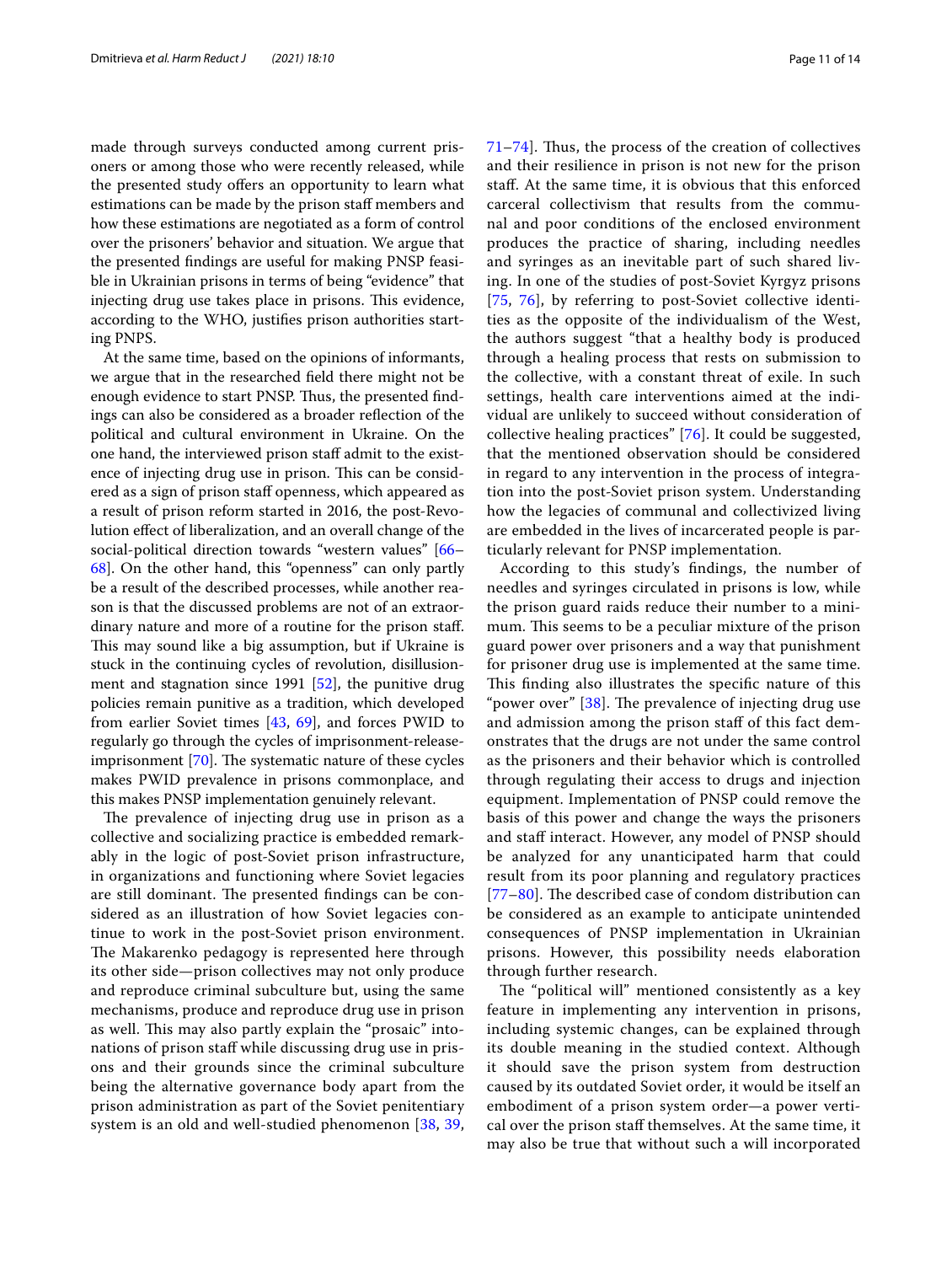into the Rules any changes are impossible in the current environment. Furthermore, it may be useful to consider political will as an intervention aimed at horizontal collective changes of prison staf, and not only as imposing the will of the SPS authorities.

#### **Conclusion**

Thus, it can be concluded that PNSP implementation is not just a question of having evidence of injecting drug use in the hands of prison authorities. It also relies on the political climate and ideology of a particular time and historical period signifcantly refecting the feasibility of PNSP. Or, in other words, for PNSP to be feasible in the prison environment, there is a need for specifc changes to transition from one historical period and political leadership to another. And, thus, to make PNSP work requires making the power work for change and not just for reproducing the power itself. This issue is of particular relevance taking into account the responsibilities of the Ukrainian Government to fulfll its international obligations under the International Covenant on Economic, Social and Cultural Rights in light of the recent recommendations of this treaty's monitoring body to expand harm reduction to prisons.

#### **Abbreviations**

WHO: World Health Organization; PWID: People Who Inject Drugs; PNSP: Prison Needle and Syringe Programs; SPS: State Penitentiary Service; OAT: Opioid Agonist Therapy; PAR: Participatory Action Research; MOJ: Ministry of Justice; CC: Correction Centers.

#### **Acknowledgements**

We would like to thank the Public Health Center of the Ministry of Health of Ukraine, and, in particular, Igor Kuzin, Alexander Korotich, and Anya Petryk for their attentive and proactive approach to coordinating this study. We thank Olena Nesterova, Public Health Center of the Ministry of Health of Ukraine, for her thoughtful comments on the previous version of this manuscript. We are grateful to Alex Azarov for copy editing this text and also for his feedback. Although this study was coordinated by the Public Health Center of the Ministry of Health of Ukraine, the SPS and the MOJ authorities provided invaluable organizational and ideological support to make this study feasible. Besides a critical analysis of the prison system refected in this manuscript, we believe that changes in Ukrainian prisons are inevitable. AD thanks the IIE-Scholar Rescue Fund for the fellowship that made all these activities possible in a broader sense. We thank the Harm Reduction Association for their support with financing an open‐access publication fee. Finally, we are grateful for two anonymous reviewers whose reviews helped to make this manuscript much better.

#### **Authors' contributions**

AD, VS, KS, IL, MG, SD, JK, VK, OT, EK, OZ participated in the study's design development and feld work coordination. AD, VS, KS, and IL were responsible for data gathering and post-feld refections. All study results were presented and discussed with the study's working group (MG, SD, JK, VK, OT, EK, OZ). AD and VS analyzed and interpreted all the narrative data. MG, SD, JK, VK, OT, EK, OZ participated in the discussion of key ideas and focuses of the manuscript. AD, VS, and MG were major contributors in writing and revising the manuscript. All authors read and approved the fnal manuscript.

#### **Funding**

The study was funded by the Global Fund to Fight AIDS, TB and Malaria as part of the project "Gain momentum in reducing the TB/ HIV burden through forging universal access for timely and quality TB diagnosis and treatment, scaling up evidence-based HIV prevention, diagnosis, and treatment, building up resilient and sustainable systems for health" and coordinated by the Public Health Center of the Ministry of Health of Ukraine.

#### **Availability of data and materials**

Please contact the Public Health Center of the Ministry of Health of Ukraine for data requests. The data belongs to the Public Health Center of the Ministry of Ukraine and needs permission to be provided.

#### **Ethics approval and consent to participate**

The study was approved by the IRB at the Public Health Center of the Ministry of Health of Ukraine. All participants provided written informed consent documenting their willingness to participate in interviews and to have them audio recorded.

#### **Consent for publication**

This article does not include identifying information from any participant.

#### **Competing interests**

The authors declare that they have no competing interest. The Support, Research, and Development Center team was contracted by the Public Health Center of the Ministry of Health of Ukraine to perform this study.

#### **Author details**

<sup>1</sup> Support, Research and Development Center, Kyiv, Ukraine. <sup>2</sup> Doctoral School at National University of "Kyiv-Mohyla Academy" (NaUKMA), Kyiv, Ukraine.<br><sup>3</sup> Council for Preventing and Eliminating Discrimination and Ensuring Equality, Chisinau, Republic of Moldova. <sup>4</sup> Council for the Prevention of Torture (National Preventive Mechanism), Chisinau, Republic of Moldova. 5 HIV Legal Network, Toronto, Canada. 6 State Penitentiary Service, Kyiv, Ukraine. 7 Global Fund and PATH Projects in State Penitentiary Service, Kyiv, Ukraine. <sup>8</sup> Regional Programme Office for the Eastern Europe United Nations Office on Drugs and Crime, Kyiv, Ukraine. <sup>9</sup> Kyiv Regional State Administration, Kyiv, Ukraine.<br><sup>10</sup> FREEZONE, Kyiv, Ukraine.

# Received: 24 August 2020 Accepted: 29 December 2020

#### **References**

- <span id="page-11-0"></span>WHO. Statement from the Consultation on Prevention and Control of AIDS in Prisons. Geneva; 1987.
- <span id="page-11-1"></span>WHO Regional Office for Europe. Drug abusers in prisons: managing their health problems: report on a WHO meeting, The Hague, 16–18 May 1988. The Hague; 1990.
- WHO. WHO guidelines on HIV infection and AIDS in prisons. 1993.
- <span id="page-11-2"></span>4. UNODC. The United Nations Standard Minimum Rules for the Treatment of Prisoners (the Nelson Mandela Rules). 2015.
- <span id="page-11-3"></span>5. World Medical Association. Declaration of Edinburgh on Prison Conditions and the Spread of Tuberculosis and Other Communicable Diseases. 2000.
- 6. WHO, POMPIDOU GROUP. Prisons, Drugs and Society: A concensus Statement on Principles, Policies and Practices. 2001.
- 7. WHO Regional Office for Europe. Declaration Prison Health as part of Public Health. Moscow meeting. 2003.
- 8. WHO, UNAIDS, UNODC, UNDP, ILO. Policy brief HIV prevention, treatment and care in prisons and other closed settings: a comprehensive package of interventions. Vienna; 2013.
- UNAIDS. On the Fast-Track to end AIDS. 2016.
- 10. WHO. HIV Prevention, Diagnosis, Treatment and Care for Key Populations. Policy Brief Consolidated Guidelines. 2017.
- <span id="page-11-4"></span>11. WHO. Health in prisons. A WHO guide to the essentials in prison health. 2007.
- <span id="page-11-5"></span>12. Council of Europe. European Prison Rules. Recommendation Rec(2006)2 of the Committee of Ministers to member states. 2006.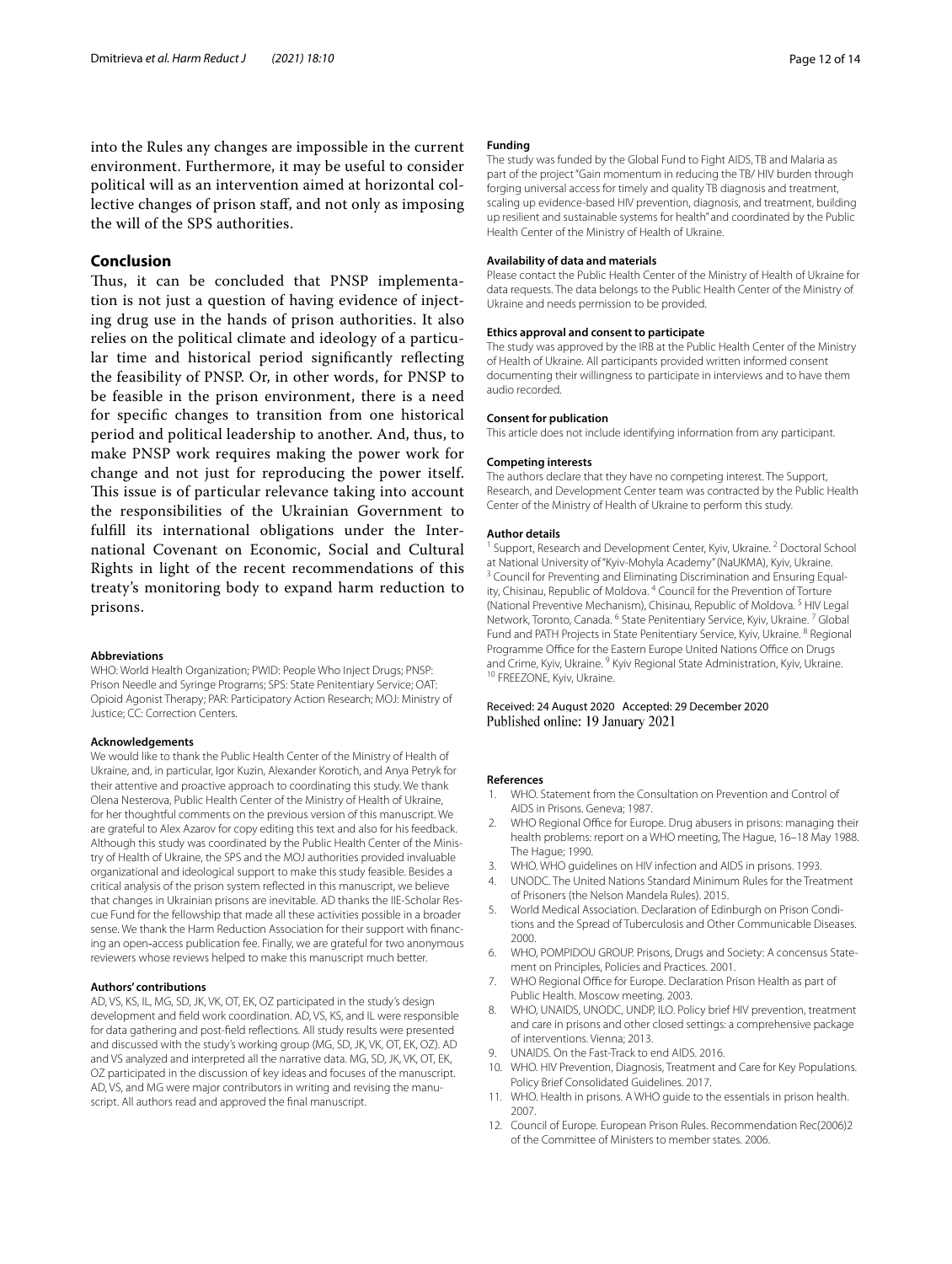- 13. UNAIDS. International Guidelines on HIV/AIDS and Human Rights. 2006 Consolidated Version. Geneva; 2006.
- 14. UNAIDS. A Pulic Health and Rights Approach. 2015.
- <span id="page-12-0"></span>15. UNAIDS, UNDP, WHO. International Guidelines on Human Rights and Drug Policy. 2019.
- <span id="page-12-1"></span>16. Bielen R, Stumo SR, Halford R, Werling K, Reic T, Stöver H, et al. Harm reduction and viral hepatitis C in European prisons: a cross-sectional survey of 25 countries. Harm Reduct J. 2018;15(1):1–10.
- <span id="page-12-2"></span>17. Stöver H, Teltzrow R, Boci A, Dedajic D, Otiashvili D, Ismajli R, et al. Drugtreatment systems in prisons in Eastern and South-East Europe. 2017.
- <span id="page-12-3"></span>18. Global State of Harm Reduction 2020. Regional Overview 2.2 Eurasia. 2020.
- <span id="page-12-4"></span>19. Stöver H. Evaluation of needle exchange pilot projects shows positive results. Can HIV-AIDS Policy Law Newsl. 2000;5(2–3):60–4.
- 20. Lines R., Jürgens R., Betteridge G., Stöver H., Laticevschi D. NJ. Prison needle exchange: lessons from a comprehensive review of international evidence and experience. Canadian HIV/AIDS Legal Network For; 2006. 88 p.
- 21. Lines R, Jürgens R, Betteridge G, Stöver H. Taking action to reduce injecting drug-related harms in prisons: the evidence of efectiveness of prison needle exchange in six countries. Int J Prison Health. 2005;1(1):49–64.
- 22. Stöver H, MacDonald M, Atherton S. Harm Reduction for Drug Users in European Prisons. A Compilation of Models of Best Practice. 2007.
- 23. Lines R, Stöver H, Donochoe MC, Lazarus JV. Monitoring harm reduction in European prisons via the Dublin declaration. Int J Prison Health. 2009;5(4):251–5.
- 24. Zurhold H, Stöver H. Provision of harm reduction and drug treatment services in custodial settings—fndings from the European ACCESS study. Vol. 23, Drugs: Education, Prevention and Policy. 2016. p. 127–34.
- 25. Lazarus J V., Safreed-Harmon K, Hetherington KL, Bromberg DJ, Ocampo D, Graf N, et al. Health outcomes for clients of needle and syringe programs in prisons. Epidemiol Rev. 2018;40(1).
- <span id="page-12-5"></span>26. Arain A, Robaeys G, Stöver H. Hepatitis C in European prisons: a call for an evidence-informed response. BMC Infect Dis. 2014;14(Suppl 6):S17.
- <span id="page-12-6"></span>27. Stone K, Shirley-Beavan S. The Global State of Harm Reduction. 2018.
- <span id="page-12-7"></span>28. UNAIDS. Global AIDS Monitoring. 2018.
- <span id="page-12-8"></span>29. Committee on Economic, Social and Cultural Rights. Concluding observations on the seventh periodic report of Ukraine. E/C.12/UKR/CO/7, 2 April 2020. Para. 43.
- <span id="page-12-9"></span>30. Law of Ukraine № 1906-IV of 29.06.2004 On International Treaties of Ukraine [Internet]. [cited 2020 Aug 6]. Available from: [https://zakon.rada.](https://zakon.rada.gov.ua/laws/show/1906-15#Text) [gov.ua/laws/show/1906-15#Text](https://zakon.rada.gov.ua/laws/show/1906-15#Text)
- <span id="page-12-10"></span>31. United Nations. Treaty Series. Treaties and international agreements registered or fled and recorded with the Secretariat of the United Nations. Volume 1155. 1980.
- <span id="page-12-11"></span>32. Standard Minimum Rules for the Treatment of Prisoners (the Nelson Mandela Rules): resolution adopted by the General Assembly on 17 December 2015.
- <span id="page-12-12"></span>33. Chovgan V. How to Eradicate Sovietism in Ukrainian Prisons. Kharkiv; 2017.
- <span id="page-12-13"></span>34. Slade G, Gavin. Unpacking Prison Reform in the Former Soviet Union. J power institutions post-soviet Soc. 2018;(Issue 19).
- <span id="page-12-14"></span>35. Runova K. Between Autonomy and Dependency: Medical Professionals in the Modern Russian Penal System. J Power Institutions Post-Soviet Soc. 2018;(Issue 19).
- <span id="page-12-15"></span>36. Niveau G. Relevance and limits of the principle of "equivalence of care" in prison medicine. J Med Ethics. 2007;33(10):610–3.
- <span id="page-12-16"></span>37. Foucault M. Discipline and Punish. Discip punish birth Prison: Panopticism; 1977.
- <span id="page-12-17"></span>38. Oleinik A, Anton. Un double monstrueux : la culture criminelle en Russie post-soviétique. Cult confits. 2001;(42).
- <span id="page-12-18"></span>39. Olejnik AN. Deuxmodèles de pouvoir :uneétudeempiriquedans le milieu carcéralrusse. Rev Etud Comp Est Ouest. 2008;39(4):185–212.
- <span id="page-12-19"></span>40. Gofman E. Asylums. Essays on the social situation of mental patients and other inmates. Anchor Books; 1961.
- <span id="page-12-20"></span>41. Ministry of Justice of Ukraine. Pre-Trial Detention Centers Rules. 2019.
- <span id="page-12-21"></span>42. Ministry of Justice of Ukraine. Prison Facilities Rules. 2018.
- <span id="page-12-22"></span>43. Latypov A. The Soviet doctor and the treatment of drug addiction: "A difficult and most ungracious." Harm Reduct J. 2011;8(1):32.
- <span id="page-12-23"></span>44. Raikhel E. Post-Soviet placebos: epistemology and authority in Russian treatments for alcoholism. Cult Med Psychiatry. 2010;34(1):132–68.
- <span id="page-12-24"></span>45. Golichenko M, Chu SKH. Human rights in patient care: drug treatment and punishment in Russia. Public Health Rev. 2018;39.
- <span id="page-12-25"></span>46. Human Rights Watch. Rehabilitation Required. Russia's Human Rights Obligation to Provide Evidence-based Drug Dependence Treatment. 2007.
- <span id="page-12-26"></span>47. Piacentini L. Architecture and attachment: Carceral collectivism and the problem of prison reform in Russia and Georgia. TheorCriminol. 2015;19(2):179–97.
- <span id="page-12-29"></span>48. Kharkhordin O. The Collective and the Individual in Russia: A Study of Practices. The American Historical Review. Berkeley : University of Califor‑ nia Press; 1999.
- <span id="page-12-27"></span>49. Vaičiūnienė R, Tereškinas A. Transformations in Prison Subculture and Adjustment to Imprisonment in Post-Soviet Lithuanian Penitentiary Institutions. East EurPolitSoc. 2017;31(3):659–79.
- <span id="page-12-28"></span>50. Papkin A. Ispol'zovaniye idey A.S. Makarenko v protsesse ispravleniya i perevospitaniya osuzhdennykh v kollektive (Using the ideas of A.S. Makarenko in the process of correction and re-education of convicts in the collective). In: Pedagogicheskoye naslediye AS Makarenko. 1988.
- <span id="page-12-30"></span>51. Vexliard A. L'éducation morale dans la pédagogie de Makarenko. Enfance. 1951;4(3):251–68.
- <span id="page-12-31"></span>52. Minakov M. Development and dystopia: studies in post-Soviet Ukraine and Eastern Europe. Ibidem-Verlag; 2018.
- <span id="page-12-32"></span>53. Ukrainian Institute for Human Rights. Penitentiary reform in Ukraine in 2016–2019. Kyiv; 2019.
- <span id="page-12-33"></span>54. Chovgan V. Analysis of the Recommendations of the European Committee for the Prevention of Torture. 2020.
- <span id="page-12-34"></span>55. Polonsky M, Azbel L, Wickersham JA, Taxman FS, Grishaev E, Dvoryak S, et al. Challenges to implementing opioid substitution therapy in Ukrainian prisons: personnel attitudes toward addiction, treatment, and people with HIV/AIDS. Drug Alcohol Depend. 2015;1(148):47–55.
- 56. Stöver H, Nelles J. Ten years of experience with needle and syringe exchange programmes in European prisons. Int J Drug Policy. 2003;14(5–6):437–44.
- <span id="page-12-35"></span>57. Glauser W. Prison needle exchange programs rare despite evidence. CMAJ. 2013;185(18):1563.
- <span id="page-12-36"></span>58. Canadian HIV/AIDS Legal Network. HIV/AIDS in Prisons in Cenral and Eastern Europe and former Soviet Union countries. 2006.
- <span id="page-12-37"></span>59. Atun R, Olynik I. Resistance to implementing policy change: the case of Ukraine. Bull World Health Organ. 2008;86(2):147–54.
- <span id="page-12-38"></span>60. McIntyre A. Participatory action research. Thousand Oaks: SAGE Publications Inc; 2008. p. 79.
- <span id="page-12-39"></span>61. Wallerstein N, Duran B. Community-based participatory research contributions to intervention research: The intersection of science and practice to improve health equity. Am J Public Health. 2010;
- <span id="page-12-40"></span>62. Belone L, Lucero JE, Duran B, Tafoya G, Baker EA, Chan D, et al. Community-Based Participatory Research Conceptual Model: Community Partner Consultation and Face Validity. Qual Health Res. 2016;
- <span id="page-12-41"></span>63. Strauss A, Corbin J. Basics of Qualitative Research: Techniques and Procedures for Developing Grounded Theory. Vol. 3, Basics of Qualitative Research Grounded Theory Procedures and Techniques. 2008. 379 p.
- <span id="page-12-42"></span>64. Public Health Center of the Ministry of Health of Ukraine. Integrated Bio-Behavioral Study among Prisoners. Kyiv; 2019.
- <span id="page-12-43"></span>65. Azbel L, Wegman MP, Polonsky M, Bachireddy C, Meyer J, Shumskaya N, et al. Drug injection within prison in Kyrgyzstan: elevated HIV risk and implications for scaling up opioid agonist treatments. Int J Prison Health. 2018;14(3):175–87.
- <span id="page-12-44"></span>66. Filiptsova OV, Kobets YN, Kobets MN, Timoshyna IA. Population study of fears in two generations of Ukrainians. Indian J Psychol Med. 2015;37(3):305–10.
- 67. Shevel O. Decommunization in Post-Euromaidan Ukraine: Law and Practice. PonarsEuarasia - Policy Memos. 2016 Jan 11;
- <span id="page-12-45"></span>68. Rechel B, Richardson E, Mckee M. Trends in health systems in the former Soviet countries. 2014.
- <span id="page-12-46"></span>69. Latypov A. Soviet Psychiatry and Drug Addiction in Central Asia: The Construction of 'Narcomania.' In: Psychiatry in Communist Europe. London: Palgrave Macmillan UK; 2015. p. 73–92.
- <span id="page-12-47"></span>70. Mazhnaya A, Bojko MJ, Marcus R, Filippovych S, Islam Z, Dvoriak S, et al. In their own voices: breaking the vicious cycle of addiction, treatment and criminal justice among people who inject drugs in Ukraine. Drugs (Abingdon Engl). 2016;23(2):163–75.